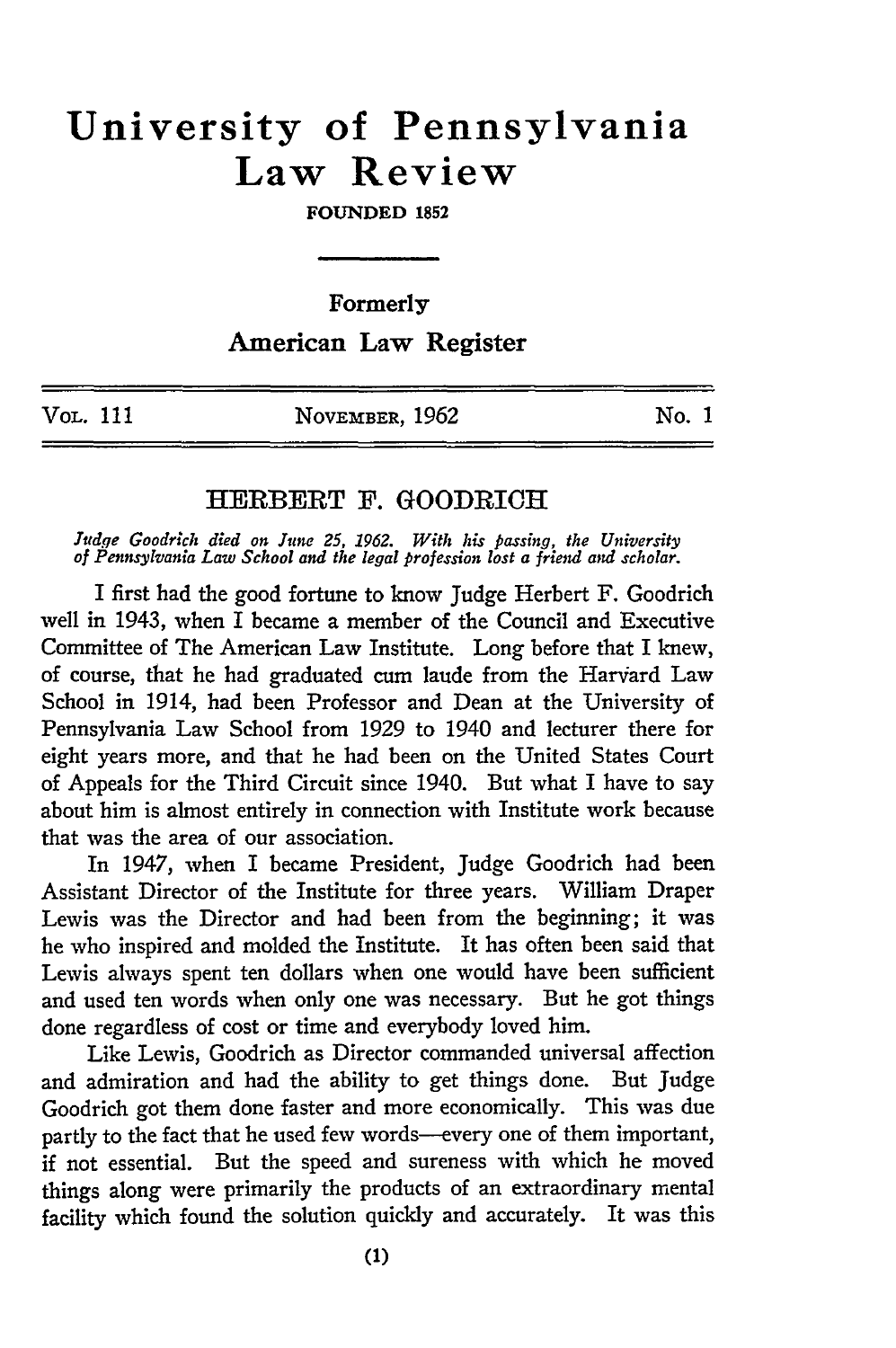which permitted his many accomplishments both within and beyond the Institute. For, in addition to his judicial and educational positions, he early made himself an authority in the field of Conflict of Laws. The treatise which he wrote singlehandedly in 1927 has gone through three editions, the last in 1949. Throughout it has been accepted as a classic and has been highly useful to the profession. But his legal expertise was unlimited. No one in his generation could be more aptly and accurately characterized as a "generalist ;" no one could be claimed to excel him in that capacity. His work on the bench kept him from becoming overly academic, and his skill in the use of rather informal English assured easy understanding. As Judge Learned Hand said of him at an annual meeting of the Institute a few years ago: "Our Director is an amazing man who seems to be omnicompetent and omnipresent and omniambivalent, and omniomnium."

The high intellectual and practical caliber of his fifteen years of leadership as Director is demonstrated **by** what the Institute produced in that period. It completed, or substantially completed, the Restatement of the Law, Second, Agency and Trusts; the Uniform Commercial Code, the Model Penal Code, the Restatement of the Foreign Relations Law of the United States, the Uniform Rules of Evidence, and a series of studies and drafts of federal tax statutes. Substantial progress was also achieved on the Restatement, Second, Conflict of Laws and Torts.

No one unfamiliar with the intricacies of Institute procedure can appreciate the difficulties of a Director's task. First, he must exercise a judgment whereby only the best, but still enough, suggestions for projects are formally called to the attention of the Council. This calls for an attitude not too receptive but not too tough. The line is often a hard one to draw, but during Judge Goodrich's fifteen-year tenure, I know of only one failure to draw it in the right place, and I, as the then President, was largely responsible for that miscalculation.

A Director must also present proposed projects to the Council, consisting of forty judges, professors, and lawyers, many of whom think that they know just what should be accepted or rejected and have plenty to say on the subject. It takes a high degree of tact and intelligence to assure the proper conclusion to the discussion. Judge Goodrich accomplished this so inconspicuously that members of the Council did not always fully appreciate the extent of his influence in eliminating delay and steering towards a sound decision. But the President, who did the formal presiding, was always grateful for his presence and confident that, so long as he was there, things would not get out of hand and no serious mistakes would be made.